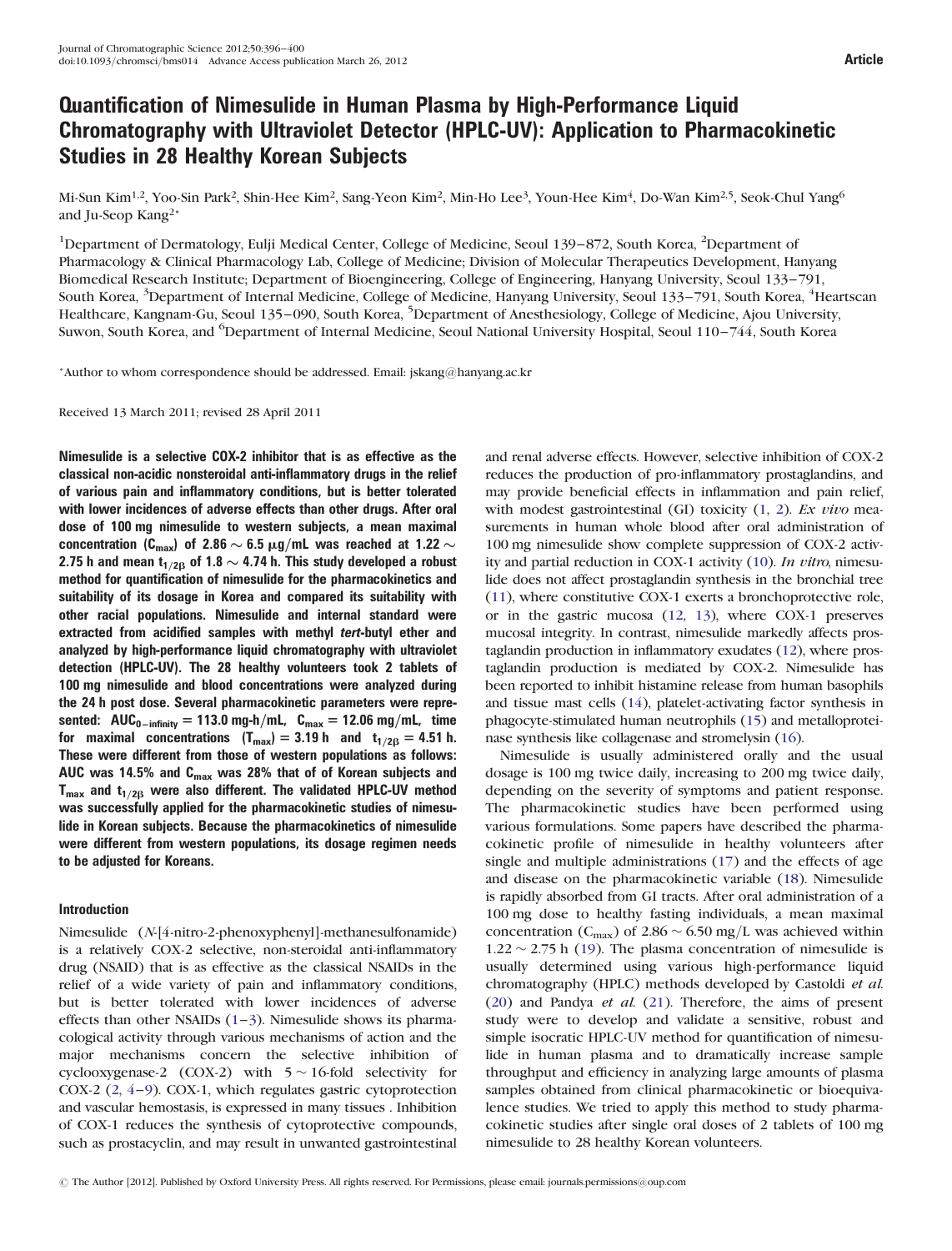<span id="page-1-0"></span>

Figure 1. Chemical structures of nimesulide (a; N-[4-nitro-2-phenoxyphenyl]methanesulfonamide, MW = 308.311,  $C_{13}H_{12}N_2O_5S$ ) and IS (b; zaltoprofen, 10, 11-Dihydro-a-methyl-10-oxodibenzo[b,f]thiepin-2-acetic Acid, MW = 298.36, 11-Dihydro-a-methyl-10-oxodibenzo[b,f]thiepin-2-acetic  $C_{17}H_{14}O_3S$ ).

## Experimental

## Chemicals and reagents

Nimesulide ( $C_{13}H_{12}N_2O_5S$ , MW 308.311 g/mol) and zaltoprofen [internal standard (IS),  $C_{17}H_{14}O_3S$ , MW 298.356 g/mol] were purchased from Sigma-Aldrich (St. Louis, MO) (Figure 1). Purity was found to be more than 99% in all compounds. Hydrochloric acid, methyl tert-butyl ether, methanol and sodium phosphate were all HPLC-grade and purchased from Sigma (St. Louis, MO). All aqueous solutions, including the buffer for the HPLC mobile phase, were prepared with water that was purified by a Milli-Q water purification system (Millipore, Milford, MA). Reference drugs (Zanitip, LG Life Science, South Korea) containing 100 mg nimesulide per tablet were used in this study.

#### Stock solutions and standards

Primary stock solutions of nimesulide and IS were prepared with methanol solution to final concentrations of 1 mg/mL and 300  $\mu$ g/mL, respectively, and stored at  $-20^{\circ}$ C. A set of six non-zero calibration standards ranging from 0.2 to  $40 \mu g/mL$ was prepared by spiking the blank drug-free human plasma containing ethylenediamine tetraacetic acid with an appropriate amount of nimesulide. The quality control samples at four concentration levels (0.2, 0.6, 20 and 36  $\mu$ g/mL) were prepared in a similar manner to the calibration standards. Blank human plasma was tested before spiking to ensure that no endogenous interference was found at retention times of nimesulide and IS.

## Preparation for plasma samples

After dilution of stock solution of nimesulide to its concentration of  $0.2 \sim 40 \text{ }\mu\text{g/mL}$  with blank plasma, a  $0.5 \text{ }\text{mL}$  aliquot of human plasma was pipetted into a screw cap glass tube. Briefly, 0.1 mL of IS working solution (IS, 300  $\mu$ g/mL) and 50  $\mu$ L of 2.0M hydrochloric acid was added to the plasma samples (1 mL), and the nimesulide and IS were extracted with 5 mL of methyl tert-butyl ether by shaking in a vortex mixer for 10 min. After centrifugation at 4,000 rpm for 5 min, the upper organic phases were collected and evaporated to dryness, residues were dissolved in 500  $\mu$ L of a mixture of methanol and 50 mM sodium phosphate (57:43,  $v/v$ ) and 40 µL of aliquots of final extracts were injected into the HPLC column in the HPLC-UV system.

## HPLC system and quantifications

The HPLC system was a Waters (, Milford, MA) LC system equipped with a Waters 510 pump, Waters 717 Plus autosampler, Waters TCM column oven and Waters 486 UV detector. The data were acquired and processed with Empower 3 software. The analytical column was a Capsell Pak C18 UG120  $(150 \times 4.6 \text{ mm}, 5 \text{ \mu m};$  Shiseido, Japan). The mobile phase consisted of methanol and 50 mM sodium phosphate (57:43,  $v/v$ ,  $pH = 6.03$ ); the flow rate was 1.0 mL/min at 35°C and the injection volume was  $40 \mu$ L. An elution was monitored by the UV detector set at 334 nm and total run time was set to 15 min.

## Assay validation

A calibration curve was constructed from a blank sample (a plasma sample processed without IS), a zero sample (a plasma processed spiked with IS) and six non-zero samples covering the total range from 0.2 to 40 mg/mL, including the lower limit of quantification (LLOQ). The acceptance criterion for each concentration was 15 % deviation from the nominal value, except for the LLOQ, which was set at 20%. Plots of plasma concentrations versus peak area ratios of nimesulide to IS for calibration range for nimesulide in human plasma were constructed and linear regression lines (weighting factor  $1/y2$ ) were used for the determination of nimesulide concentration in plasma samples. The specificity was performed and six randomly selected blank human samples, which were collected under controlled conditions, were carried through a similar extraction procedure and analyzed to determine the extent to which endogenous plasma components could interfere with the analyte or IS at the retention time. To evaluate the inter-day precision and accuracy, validation control samples with drug concentrations of 0.2, 0.6, 20 and 40 mg/mL and IS (300 mg/mL) solutions were analyzed together with one independent calibration curve. The accuracy and precision of the inter-day assay were evaluated at the same concentration and calculated for five different days. Inter-day and intra-day precision were expressed as relative standard deviation (RSD). The accuracy was expressed as the percent ratio between the experimental and nominal concentrations for each sample. The LLOQ was defined as the lowest plasma concentration of each nimesulide analyzed with an error of 20% or lower that corresponds to a signal 5 times greater than the analytical background noise in our experiment ([22](#page-4-0), [23\)](#page-4-0). Recovery of nimesulide in plasma was evaluated by comparing the mean detector response of different quality control samples extracted with those prepared by adding the compound to post-extracted drug free plasma at the corresponding concentrations. Similarly, the recovery of IS from plasma was also evaluated.

# Pharmacokinetic studies in healthy Korean volunteers

The pharmacokinetic study was conducted according to the revised Declaration of Helsinki for biomedical research involving human subjects ([24](#page-4-0)) and the rules of Good Clinical Practice ([25](#page-4-0)). The protocol of this study was approved by the Institutional Review Board of Hanyang University Medical Center. Twenty-eight healthy male volunteers,  $19 \sim 29$ years (mean  $\pm$  SD, 23  $\pm$  2.3 years), with height of 166.1  $\sim$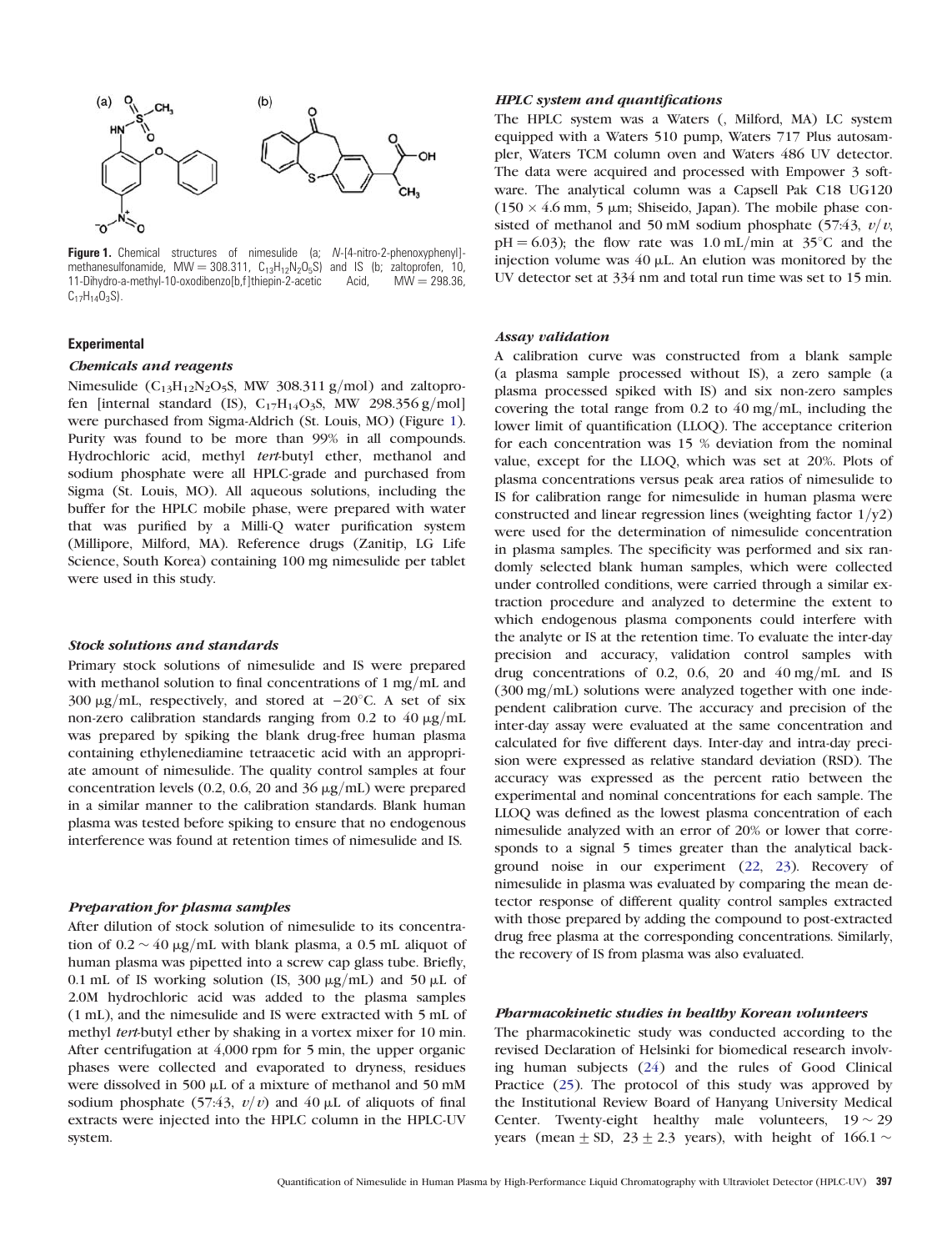183.0 cm (mean + SD, 174.9 + 5.3 cm), weight of  $58.0 \sim$ 91.1 kg (mean  $\pm$  SD, 72.5  $\pm$  13.1 kg) and within 15 % of their ideal weight, were recruited by Internet advertisement and participated in this study after giving informed consent. Subjects with a history of drug allergies, renal or hepatic dysfunction, a history of any illnesses of cardiovascular system or alcohol and drug abuse were excluded. Subjects were selected after passing a clinical screening procedure, including physical examination and clinical laboratory tests. All subjects avoided using other drugs for at least 2 weeks before the study and after its completion. They also abstained from alcoholic beverages and xanthine-containing foods and beverages for 48 h prior to each dosing and until the collection of the last blood sample.

The volunteers were hospitalized in Hanyang University Medical Center at 6:00 PM and had an evening meal before 8:00 PM. Subjects received an oral dose of two tablets of 100 mg nimesulide at 7:00 AM along with 240 mL of water after an overnight fasting. Subjects were then placed in a seated position for at least 1 h and fasted for the first 4 h after dose. A standard lunch and evening meal were provided at 4 and 10 h after dose. The subjects were continuously monitored by medical staff throughout the confinement period of the study. Liquid consumption was allowed after lunch, except xanthine-containing or acidic beverages such as tea, coffee and coke. Blood samples (approximately 10 mL) were drawn by indwelling venous catheter into heparin-containing tubes from a suitable antecubital vein before dose and 0.5, 1, 1.5, 2, 3, 4, 6, 8, 10, 12 and 24 h after dose. The blood samples were centrifuged at 2,000  $\times$  g for 10 min at  $4^{\circ}$ C and the plasma was transferred to separate E-tubes to be kept frozen at  $-70^{\circ}$ C until analysis.

The C<sub>max</sub> and the time for maximal concentrations ( $T_{\text{max}}$ ) were directly determined by visual inspection of the plots from each subject's plasma concentration of nimesulide versus time . Other pharmacokinetic parameters were analyzed and calculated by noncompartmental pharmacokinetic data analysis using PKCAL (a basic interactive computer program for statistical and pharmacokinetic analysis of data) computer software as follows. The area under the plasma concentration versus time curve  $(AUC_{0-24h})$  was calculated by linear trapezoidal method for the time period of 0 to 24 h. The AUC extrapolated to infinity  $(AUC_{0-infinite})$  was calculated as follows:  $AUC_{0-}$  $\lambda_{\text{infinity}} = \text{AUC}_{0-\text{last}} + C_{\text{last}} / \lambda, \ \lambda = \text{slope of elimination phase}$ was calculated for the total nimesulide level  $(C_t)$  using the linear trapezoidal rule extrapolated to infinity, according to a noncomparmental pharmacokinetic analysis where  $C_t$  was the last measurable concentration and the last slope  $(\lambda)$  was obtained from the least-square fitted terminal log-linear portion of the plasma concentration versus time profile [\(26,](#page-4-0) [27](#page-4-0)). The first moment versus time curve  $(AUMC_{0-infinity})$  was calculated by intergration of time (t) of first moment  $(C_t \times t)$  (AUMC =  $C_t \times t \times dt + Cp \times t / \lambda z + Cp / \lambda_z^2$  $C_t \times t \times dt + Cp \times t / \lambda z + Cp / \lambda_z^2$ . The mean residence time (MRT) of the nimesulide in the body was calculated by AUMC/AUC and  $\lambda_z$  indicates the elimination rate constant (Ke)  $(27-29)$  $(27-29)$  $(27-29)$  $(27-29)$ .

#### Results and Discussion

The molecular structures of nimesulide and zaltoprofen (IS) are shown in Figure [1.](#page-1-0) Thus far, published analytical methods of nimesulide determination in plasma apply separation on

reversed phases using acidic mobile phases (pH  $3 \sim 5.5$ ) and spectrophotometric detection at  $230 \sim 290$  nm. Those methods demonstrate several disadvantages in the application of the pharmacokinetic studies with bioequivalence testing, such as a complex extraction procedure involving extensive sample preparation with large amounts of solvents, or an IS not available commercially like NS-398 or DRF-4367 ([30](#page-4-0), [31](#page-4-0)). However, this method used a different IS (zaltoprofen), different UV-visible spectrum corresponding to 334 nm and a less acidic mobile phase (pH 6.03) than reported methods [\(30](#page-4-0), [32](#page-4-0)).

Sample handling involved extraction of nimesulide and IS from acidified plasma using methyl tert-butyl ether. After solvent evaporation, extract residue was dissolved in the mobile phase and analyzed on a C18-reversed-phase HPLC column under isocratic elution conditions and UV (334 nm) detection. The HPLC system was operated isocratically at a controlled column temperature of  $35^{\circ}$ C using methanol–50 mM sodium phosphate buffer (57:43,  $v/v$ , pH 6.03) as mobile phase, filtered through a  $0.45 \mu m$  membrane filter and run at a flow rate of 1.0 mL/min. An injection volume of 40 mL was used for the standard and samples and all determinations were carried out with three to five replicates.

Figure [2](#page-3-0) shows typical chromatograms of extracted samples of human plasma without nimesulide or IS (A), plasma spiked with IS (300  $\mu$ g/mL) (B), plasma spiked with nimesulide (0.2  $\mu$ g/mL) and IS (300  $\mu$ g/mL) (C) and plasma drawn from subject on 2 h after oral dose of 2 tablets of 100 mg nimesulide (D). No significant interfering peaks from endogenous materials in the plasma were found at the retention time. A sharp symmetrical peak corresponding to nimesulide and IS was well separated and clear on the chromatogram with stable retention time.

The developed and validated method proved to be efficient for the determination of nimesulide in human plasma and can readily be applied to pharmacokinetic or bioavailability studies. The proposed method was simple, rapid, sensitive, specific and reproducible. Nimesulide and IS were separated well from other plasma components with retention times of 6.8 and 9.9 min, respectively. The linearity of nimesulide curves ranged from 0.2 to  $40 \,\mu\text{g/mL}$  (y = 0.03776 $\times$  - 0.00167, r2 = 0.9994, 1/x weighting). The LLOQ for nimesulide was  $0.1 \mu g/mL$  in the plasma, the accuracy was 108.5% and the intra-day and inter-day precision were 1.04 and 5.57 %, respectively. The intra-day accuracy ranged from 97.25 to 106.71%, while inter-day accuracy ranged from 97.96 to 108.50%, and the recovery of nimesulide and IS were determined and the averages were excellent. The AUC measured from 0 to the last sampling time (24 h) was approximately 94.5% of the value of AUC extrapolated from 0 to infinity, which means the analytical method is suitable for pharmacokinetic studies (Table [I\)](#page-3-0). The mean plasma concentration-time curves of nimesulide obtained from the blood of 28 normal subjects are shown in Figure [3](#page-3-0). Several calculated pharmacokinetic parameter values are shown in Table [II](#page-4-0) and were inconsistent with previously reported values ([17](#page-4-0), [19](#page-4-0), [33](#page-4-0),34). The pharmacokinetic assessment of nimesulide in this study was differerent from that reported by Bernareggi [\(19\)](#page-4-0), who showed, after oral dose of 100 mg tablet, values of  $C_{\text{max}}$  at  $2.78 \sim 7.48 \,\mu\text{g/mL}$ AUC<sub>0</sub>-infinity at 21.99  $\sim$  70.07  $\mu$ g-h/mL and T<sub>max</sub> at 2.0  $\sim$  3.5 h. Gandini et al. (1991) obtained mean values of  $C_{\text{max}}$  at 6.17 µg/ mL,  $AUC_{0-infinity}$  at 50.93  $\mu$ g-h/mL and T<sub>max</sub> at 2.5 h after oral dose of 100 mg tablet ([33](#page-4-0)). In the current study, after oral dose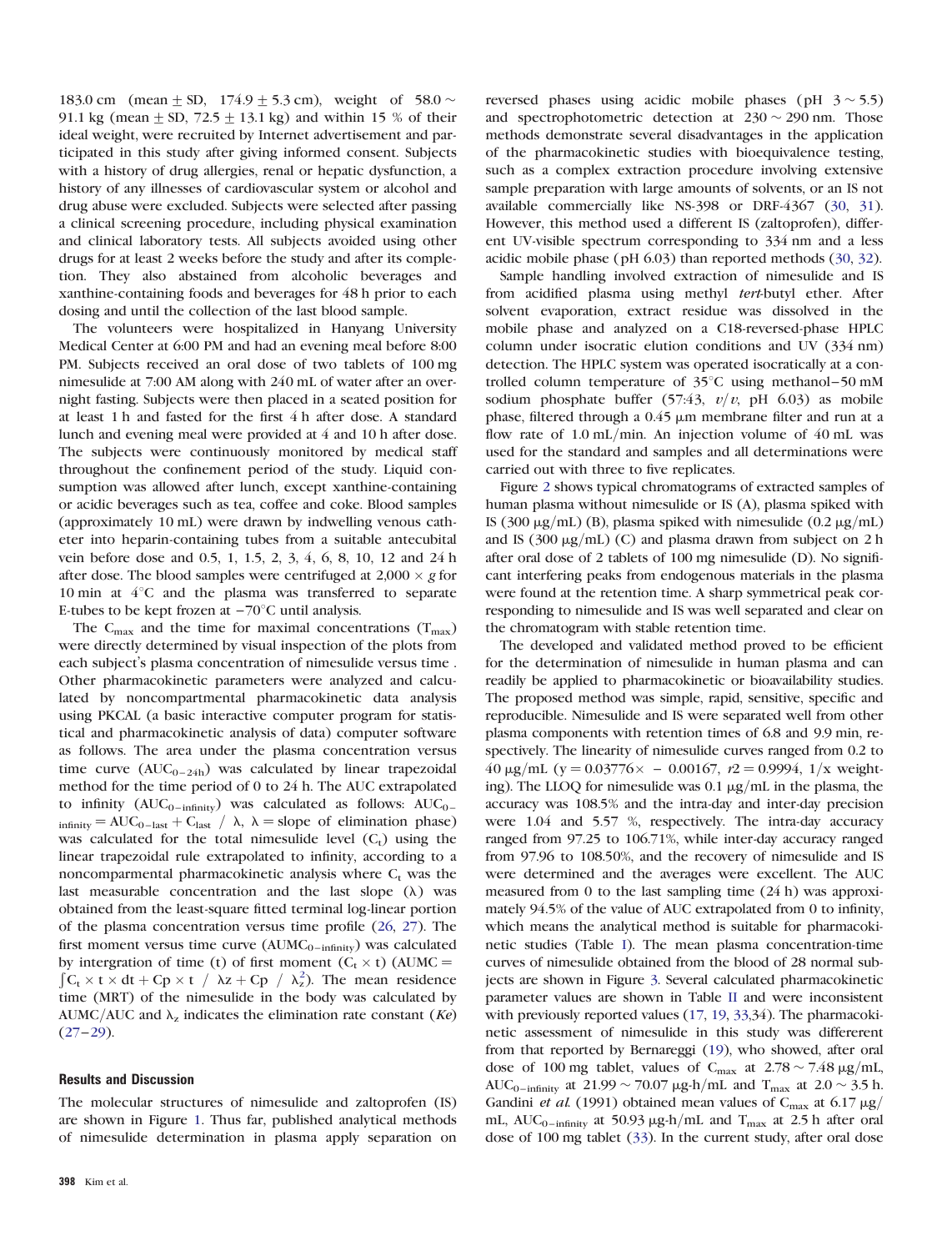<span id="page-3-0"></span>

a single oral administration of 2 tablets of 100 mg nimesulide spiked with IS (300  $\mu$ g/mL).

| Nimesulide and IS (zaltoprofen) after the Extraction Procedure ( $n = 5$ ) |                              |                            |                                   |                                   |                                                                         |                                                                        |  |  |
|----------------------------------------------------------------------------|------------------------------|----------------------------|-----------------------------------|-----------------------------------|-------------------------------------------------------------------------|------------------------------------------------------------------------|--|--|
| Nominal<br>concentration (ug/<br>mL, $n = 5$ )                             | Precision<br>$(*R.S.D.)^b$   |                            | Accuracy (%)                      |                                   | % Recovery (mean $+$ SD)                                                |                                                                        |  |  |
|                                                                            | Inter-dav                    | Intra-dav                  | Inter-day                         | Intra-dav                         | Nimesulide                                                              | IS                                                                     |  |  |
| $0.2$ (LLO $Q^a$ )<br>0.6<br>20<br>40                                      | 1.04<br>3.80<br>4.34<br>4.45 | 5.57<br>0.79<br>0.71<br>21 | 108.50<br>97.96<br>98.45<br>98.12 | 106.71<br>97.25<br>98.84<br>98.14 | $102.01 + 2.30$<br>$98.67 + 1.71$<br>$101.98 + 2.98$<br>$103.21 + 2.21$ | $98.99 + 1.98$<br>$101.45 + 3.01$<br>$99.01 + 2.78$<br>$102.36 + 3.56$ |  |  |

Method Validation for the Determination of Nimesulide in Human Plasma and Recovery of

 ${}^{\text{a}}$ LLOQ = Lower limit of quantification,  ${}^{\text{b}}$ CV = coefficient of variation.

of two tablets of 100 mg nimesulide in healthy Korean volunteers,  $C_{\text{max}}$  was 12.06  $\mu$ g/mL, AU $C_{0-\text{infinity}}$  was 113.0  $\mu$ g-h/mL  $T<sub>max</sub>$  and 3.19 h. Therefore, some pharmacokinetic inconsistency with other reports was ascertained and it is possible that the dosage regimen of nimesulide in the Korean population needs to be changed.

# Conclusion

Table I

The results indicate that present HPLC-UV method is very simple and sensitive and readily applicable to routine pharmacokinetic



Figure 3. Mean  $( \pm S.D.)$  plasma concentrations vs. time plots after single oral administration of 2 tablets of 100 mg nimesulide to 28 healthy male volunteers.

and bioavailability studies of nimesulide with reliable analytical results. Therefore, HPLC-UV detection for nimesulide allowed this simple and reliable method to reach a low detection limit of  $0.2 \mu g/mL$  level and a stable run time within 10.0 min per sample for the pharmacokinetic or bioavailability studies for nimesulide in various laboratory or clinical settings.